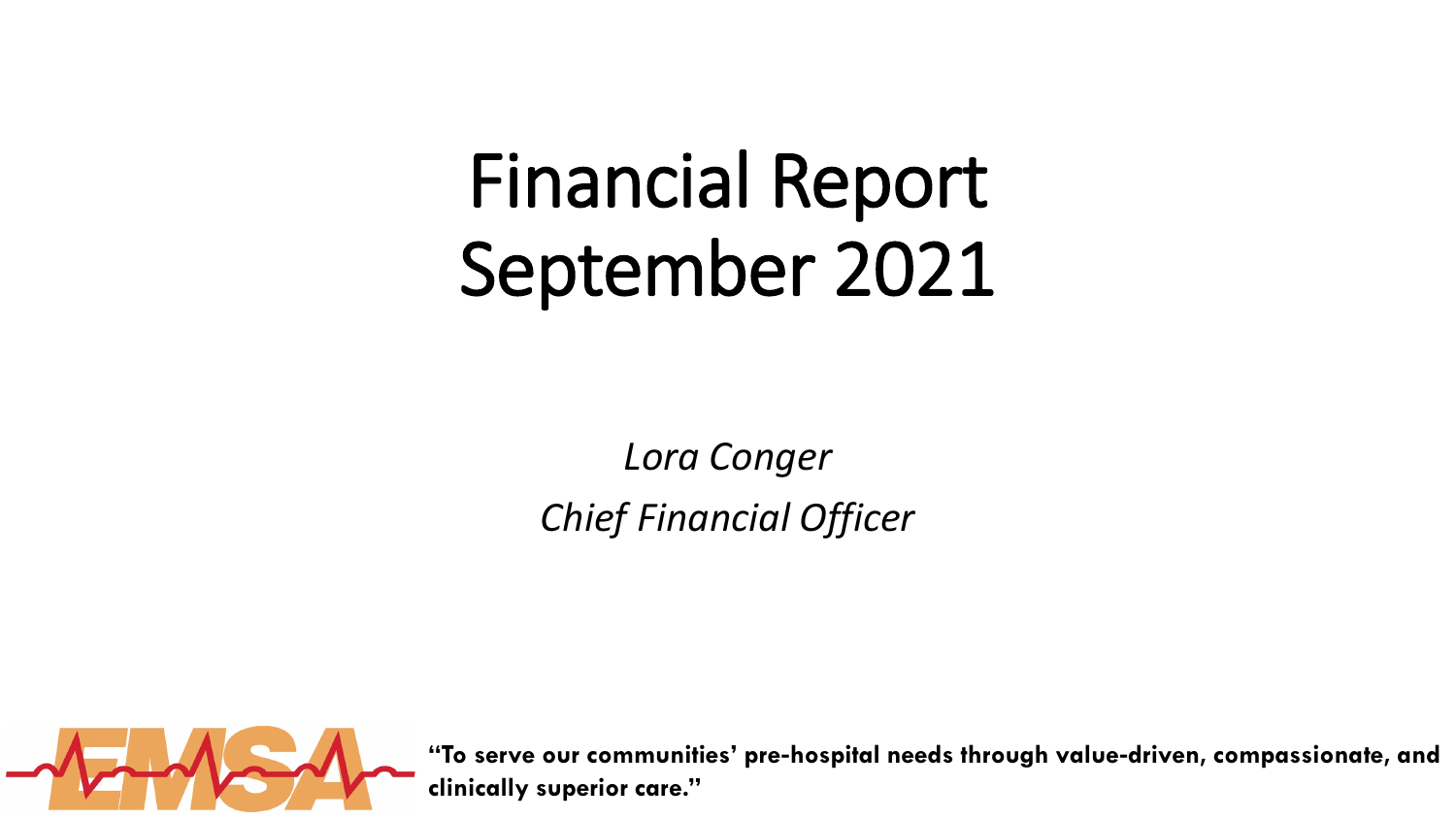#### **EMSA FY22 Income Statement**

|                                      | Year to date as of Aug-2021 |                    |                    |
|--------------------------------------|-----------------------------|--------------------|--------------------|
|                                      | <b>Actuals</b>              | <b>Budget 2022</b> | Variance           |
| <b>Revenue</b>                       |                             |                    |                    |
| <b>Net Patient Revenue</b>           |                             |                    |                    |
| <b>Patient Revenue</b>               | 43,730,291                  | 38,635,450         | 5,094,840          |
| <b>Contractuals &amp; Deductions</b> | (32, 639, 812)              | (27, 748, 378)     | <u>(4,891,434)</u> |
| <b>Total Net Patient Revenue</b>     | 11,090,479                  | 10,887,073         | 203,406            |
|                                      | 25.4%                       | 28.2%              |                    |
| <b>Other Operating Revenue</b>       | 2,096,710                   | 2,211,500          | (114, 790)         |
| <b>Total Revenue</b>                 | 13,187,189                  | 13,098,573         | 88,616             |
|                                      |                             |                    |                    |
| <b>Total Operating Expense</b>       | 9,494,044                   | 11,162,043         | 1,668,000          |
|                                      |                             |                    |                    |
| <b>Non-Operating Income</b>          | 13,627                      | 16,000             | (2, 373)           |
| <b>Non-Operating Expenses</b>        | 617,326                     | 619,000            | 1,674              |
|                                      |                             |                    |                    |
| <b>Net Income</b>                    | 3,089,446                   | 1,333,529          | 1,755,917          |
| <b>Net Income %</b>                  | 23.4%                       | 10.2%              |                    |
| <b>EBITDA</b>                        | 3,693,145                   | 1,936,529          | 1,756,616          |
| <b>EBITDA %</b>                      | 28.0%                       | 14.8%              |                    |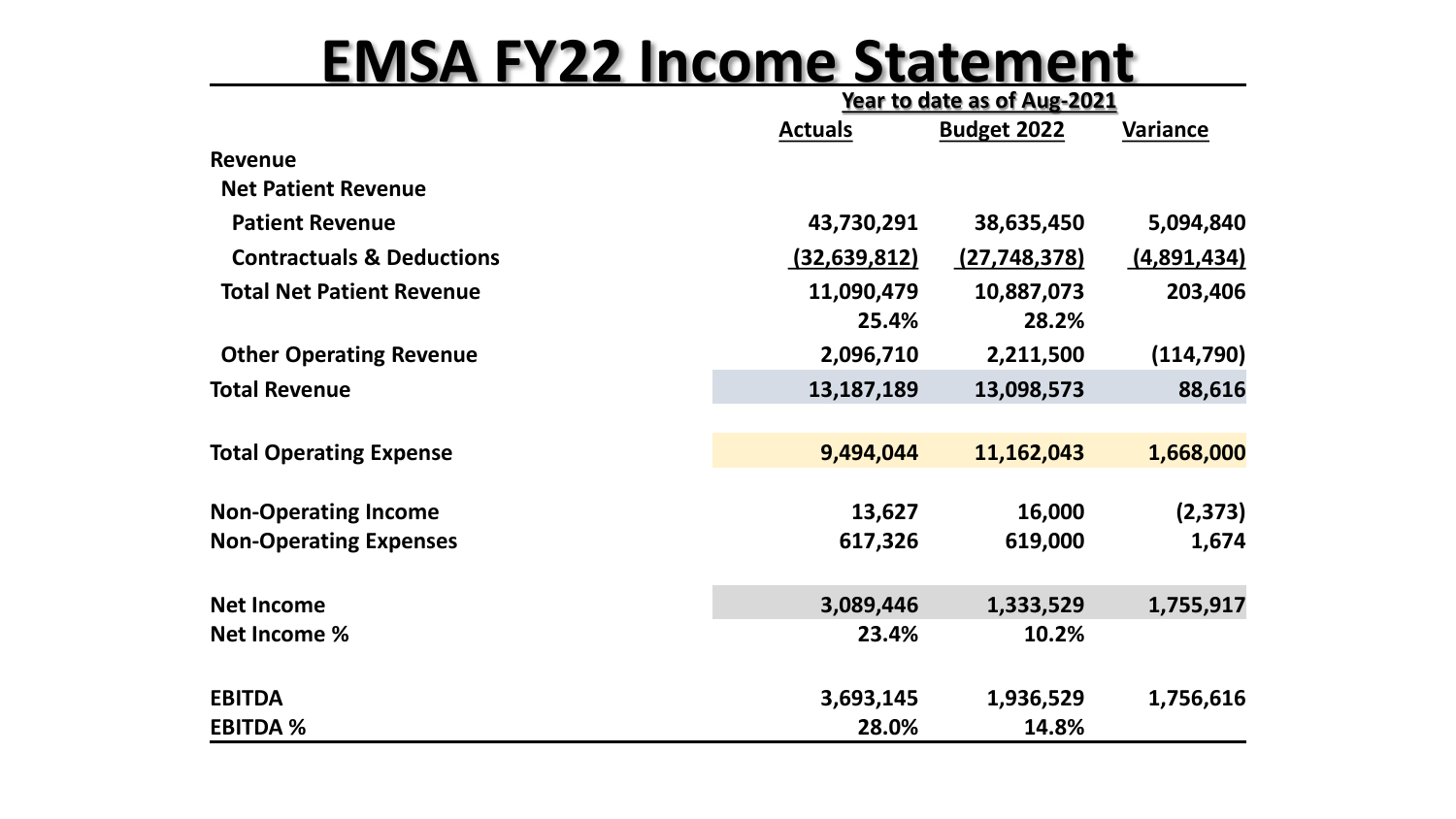## Trending Graphs





**"To serve our communities' pre**‐**hospital needs through value**‐**driven, compassionate, and clinically superior care."**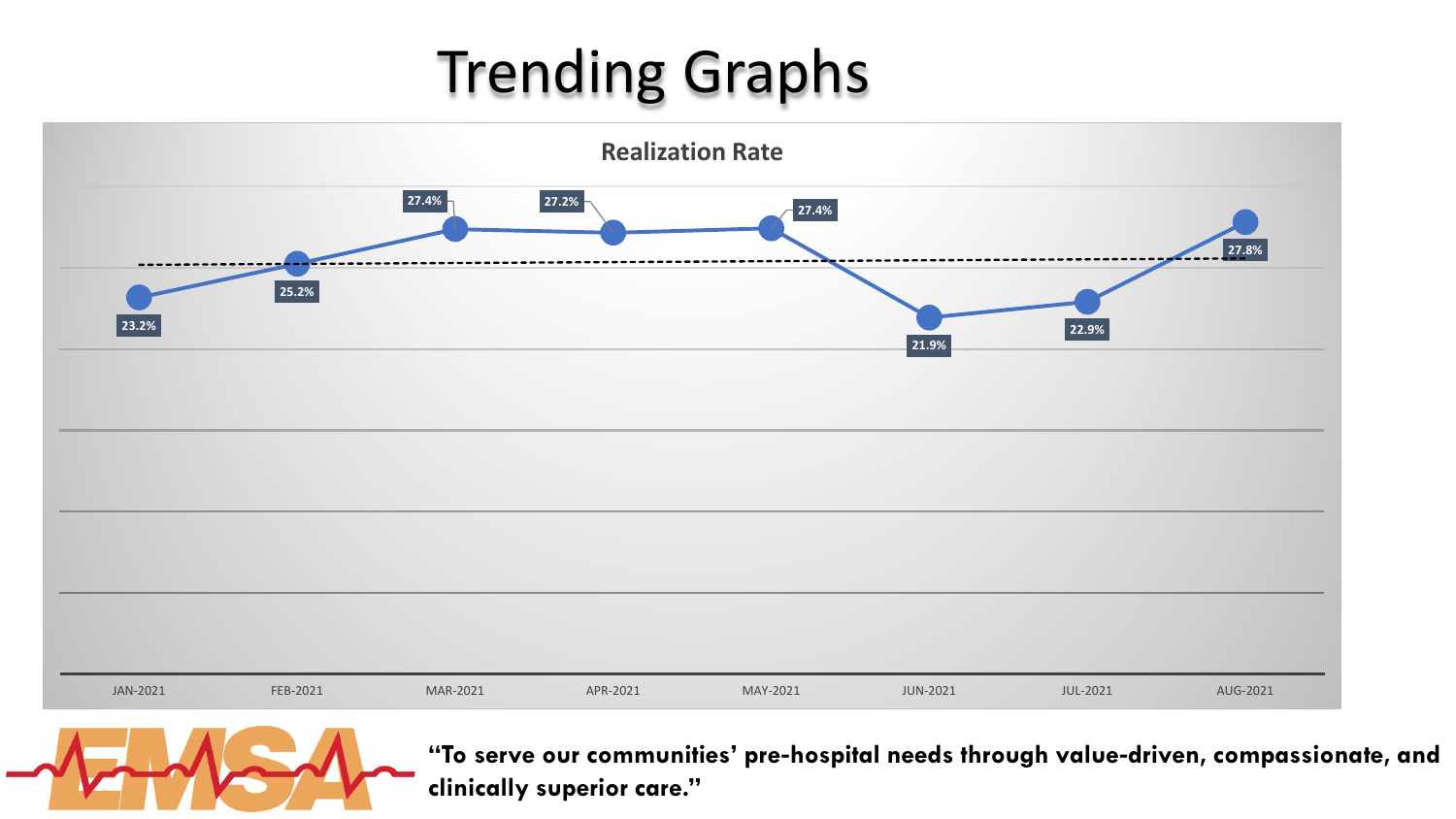#### **EMSA FY21 Operating Expenses**

| Year to date as of Aug-2021 |                    |                 |
|-----------------------------|--------------------|-----------------|
| <b>Actuals</b>              | <b>Budget 2022</b> | <b>Variance</b> |
|                             |                    |                 |
| 5,922,036                   | 6,324,967          | 402,930         |
| 1,416,363                   | 1,512,009          | 95,645          |
| 302,816                     | 439,418            | 136,601         |
| 23,600                      | 43,588             | 19,987          |
| 547,720                     | 1,235,721          | 688,001         |
| 417,083                     | 453,794            | 36,710          |
| 253,638                     | 215,980            | (37, 658)       |
| 106,391                     | 107,247            | 856             |
| 139,008                     | 470,288            | 331,280         |
| 12,898                      | 18,830             | 5,932           |
| 352,489                     | 340,204            | (12,285)        |
|                             |                    |                 |

**Total Operating Expense 9,494,044 11,162,043 1,668,000**